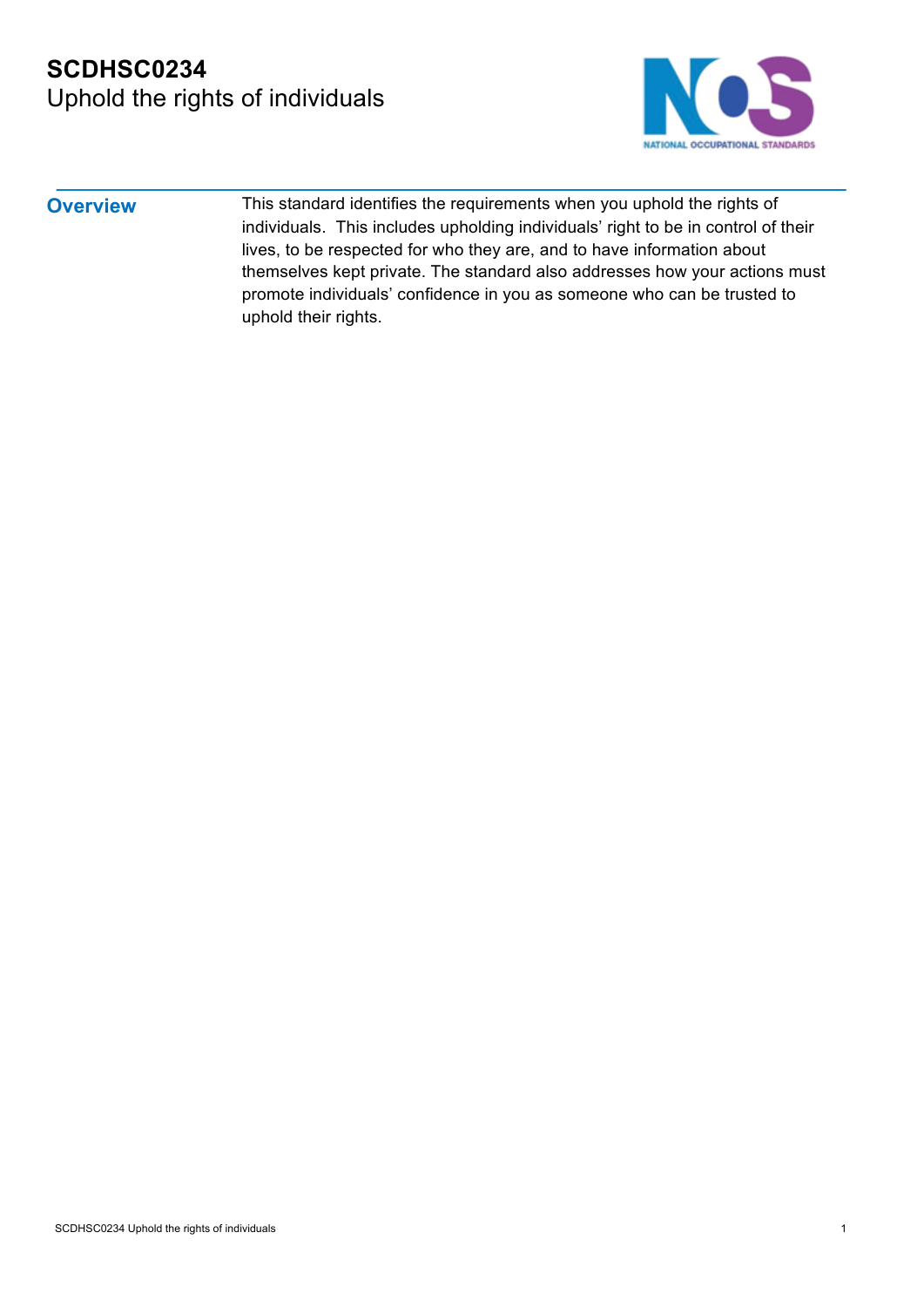Uphold the rights of individuals

| <b>Performance</b><br>criteria              |                 | Uphold the individual's right to be in control of their life                                                                                                 |
|---------------------------------------------|-----------------|--------------------------------------------------------------------------------------------------------------------------------------------------------------|
| You must be able to:                        | P <sub>1</sub>  | support the individual to understand their rights                                                                                                            |
|                                             | P <sub>2</sub>  | ensure the individual has access to any advocacy services they                                                                                               |
|                                             | P <sub>3</sub>  | wish or require to use<br>support the individual to regain or retain their right to be in control                                                            |
|                                             |                 | of their own life                                                                                                                                            |
|                                             | P <sub>4</sub>  | work in ways that promote <b>active participation</b> and enable the<br>individual to be in control of their own life                                        |
|                                             | P <sub>5</sub>  | support the individual's right to make informed choices and<br>decisions about their life and well being                                                     |
|                                             | P <sub>6</sub>  | support the individual's right to make informed decisions about                                                                                              |
|                                             | P7              | taking and managing potential and actual risks<br>support the individual to recognise conflicts that may arise between                                       |
|                                             |                 | their rights and their responsibilities towards other people                                                                                                 |
|                                             | P <sub>8</sub>  | seek support to resolve conflicts between the individual's rights<br>and their responsibilities towards other people                                         |
|                                             | P <sub>9</sub>  | challenge practices that may inappropriately prevent the individual                                                                                          |
|                                             | P <sub>10</sub> | from exercising their rights<br>seek advice when you are having difficulty in upholding an                                                                   |
|                                             |                 | individual's rights                                                                                                                                          |
|                                             |                 | Uphold the right to be respected as an individual                                                                                                            |
| You must be able to:                        | P <sub>11</sub> | work in ways that demonstrate respect for diversity                                                                                                          |
|                                             | P <sub>12</sub> | support the right of the individual to communicate using their<br>preferred method of communication and language                                             |
|                                             | P <sub>13</sub> | work in ways that demonstrate respect for the individual and their                                                                                           |
|                                             | P14             | background, beliefs, cultures, values and preferences<br>work in ways that put the individual's preferences and best                                         |
|                                             |                 | interests at the centre of everything you do                                                                                                                 |
|                                             | P <sub>15</sub> | work in ways that demonstrate respect for the individual's dignity<br>and privacy                                                                            |
|                                             | P <sub>16</sub> | challenge the actions of others where they lead to discrimination                                                                                            |
|                                             |                 | Uphold the individual's right to privacy of information                                                                                                      |
| You must be able to:                        |                 |                                                                                                                                                              |
|                                             | P <sub>17</sub> | support the individual to understand your duty of confidentiality and<br>in what circumstances you may need to pass on otherwise<br>confidential information |
|                                             | P <sub>18</sub> | maintain clear, accurate and up-to-date records of information                                                                                               |
|                                             | P <sub>19</sub> | relevant to the individual's well-being and their care or support<br>ensure that information about the individual is kept confidential                       |
| SCDHSC0234 Uphold the rights of individuals |                 | 2                                                                                                                                                            |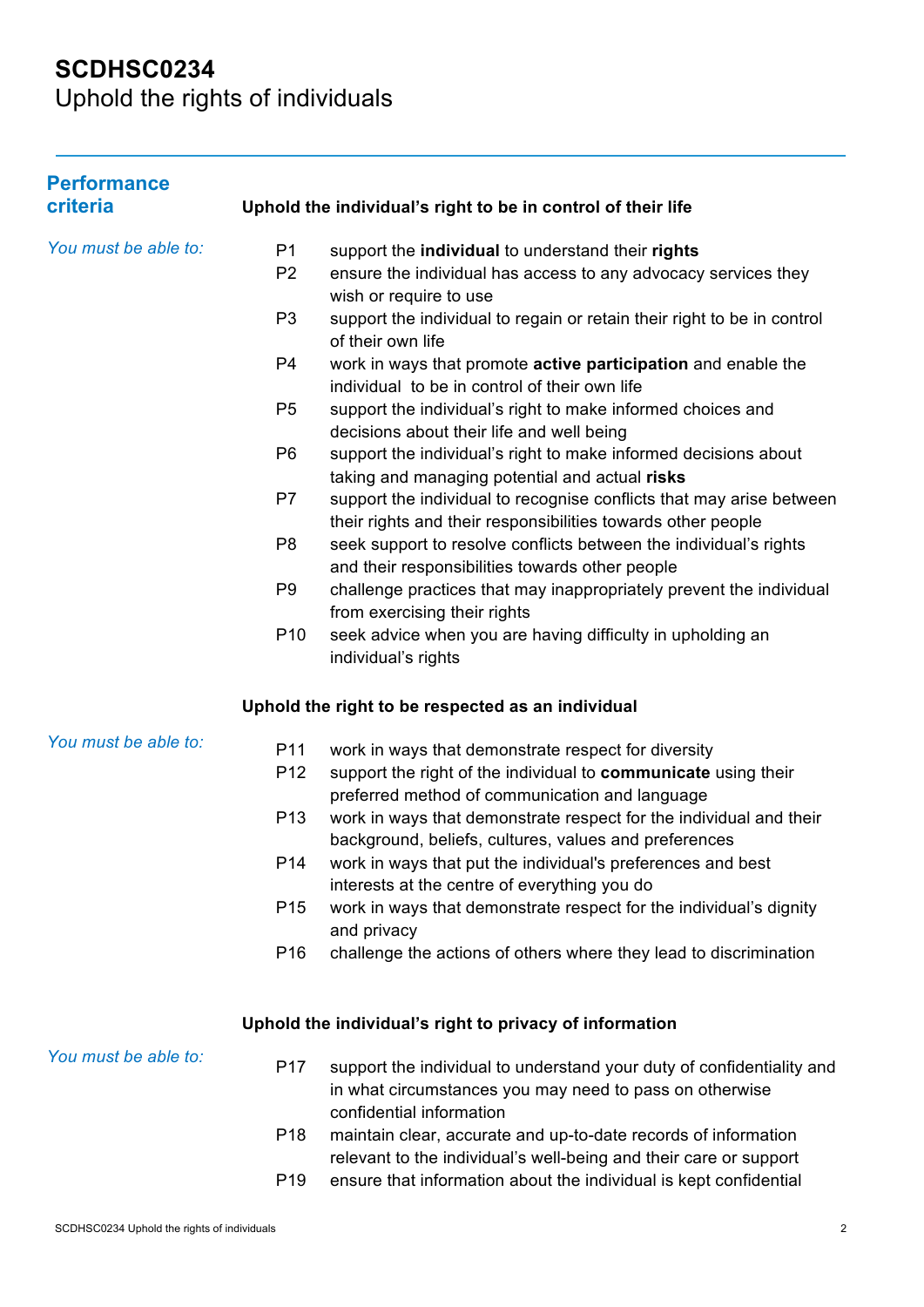| P <sub>20</sub><br>P21<br>P <sub>22</sub> | within work setting requirements<br>confirm proof of identify and the right to access information before<br>disclosing any information to others<br>disclose information only to those who have the right and the need<br>to know<br>support the rights of the individual to access information about<br>themselves |
|-------------------------------------------|---------------------------------------------------------------------------------------------------------------------------------------------------------------------------------------------------------------------------------------------------------------------------------------------------------------------|
|                                           | Promote confidence in your capacity to uphold the individual's rights                                                                                                                                                                                                                                               |
| You must be able to:<br>P <sub>23</sub>   | act in ways that are consistent with the law, regulation and work<br>setting procedures                                                                                                                                                                                                                             |
| P <sub>24</sub>                           | communicate in appropriate, open, accurate and straightforward<br>ways                                                                                                                                                                                                                                              |
| P <sub>25</sub>                           | ensure that you are always honest, trustworthy, reliable and<br>dependable                                                                                                                                                                                                                                          |
| P <sub>26</sub>                           | explain to the individual the reasons for any work commitments you<br>are not able to honour                                                                                                                                                                                                                        |
| P27                                       | declare personal interests when they might influence your<br>judgement or practice                                                                                                                                                                                                                                  |
| P28                                       | ensure your actions never make the individual feel inferior                                                                                                                                                                                                                                                         |
| P <sub>29</sub>                           | ensure the individual knows how to make comments or complaints<br>about their care or support                                                                                                                                                                                                                       |
| P30                                       | support the individual to make compliments and complaints                                                                                                                                                                                                                                                           |
|                                           |                                                                                                                                                                                                                                                                                                                     |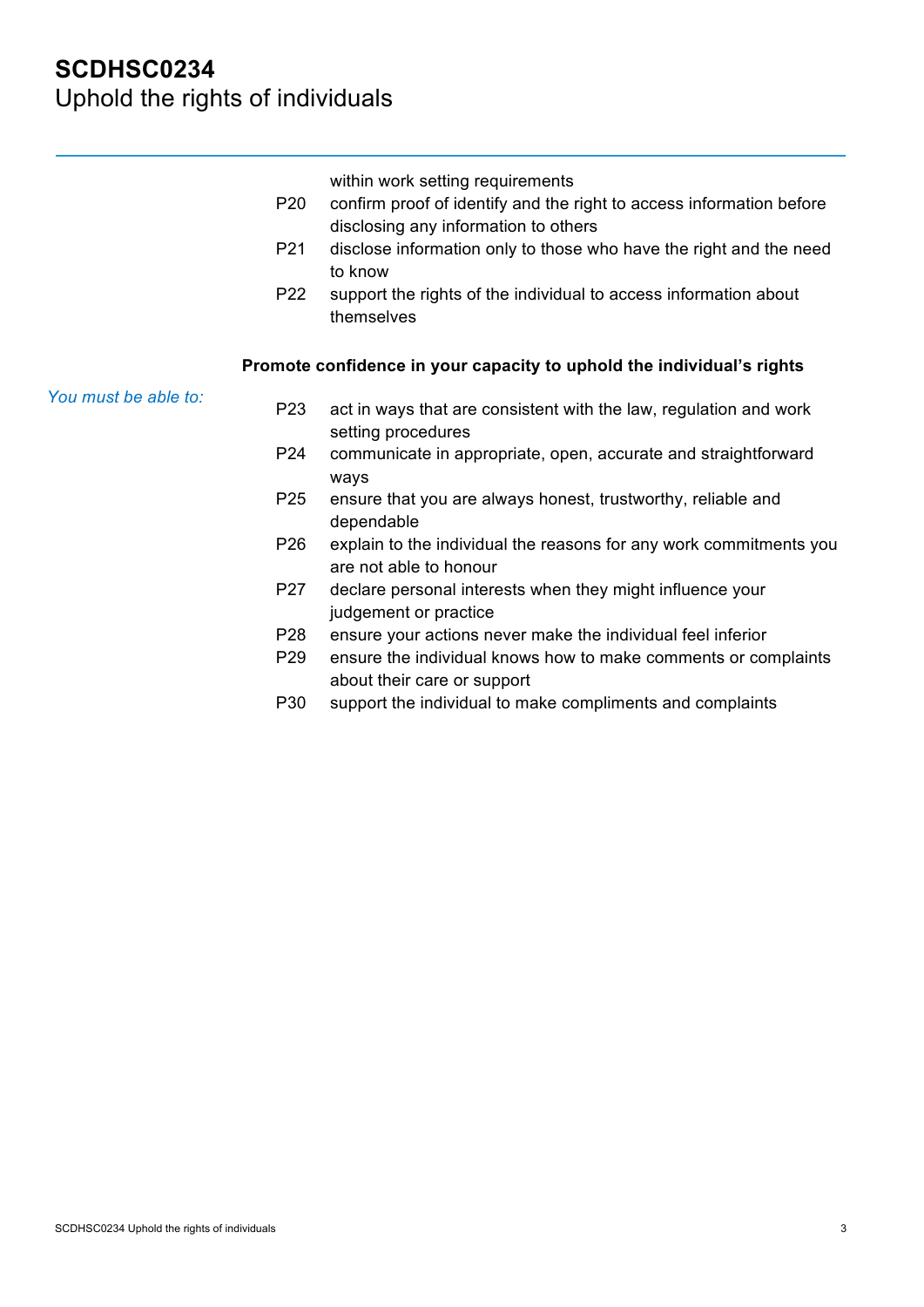Uphold the rights of individuals

| <b>Knowledge and</b><br>understanding |                 |                                                                                                                            |
|---------------------------------------|-----------------|----------------------------------------------------------------------------------------------------------------------------|
|                                       | <b>Rights</b>   |                                                                                                                            |
| You need to know and<br>understand:   | K <sub>1</sub>  | work setting requirements on equality, diversity, discrimination and<br>rights                                             |
|                                       | K <sub>2</sub>  | your role supporting rights, choices, wellbeing and active<br>participation                                                |
|                                       | K <sub>3</sub>  | your duty to report anything you notice people do, or anything they<br>fail to do, that could obstruct individuals' rights |
|                                       | K4              | the actions to take if you have concerns about discrimination                                                              |
|                                       | K <sub>5</sub>  | the rights that individuals have to make complaints and be<br>supported to do so                                           |
| You need to know and<br>understand:   |                 | How you carry out your work                                                                                                |
|                                       | K <sub>6</sub>  | codes of practice, standards, frameworks and guidance relevant to<br>your work and the content of this standard            |
|                                       | K7              | the main items of legislation that relate to the content of this<br>standard within your work role                         |
|                                       | K <sub>8</sub>  | your own background, experiences and beliefs that may affect the<br>way you work                                           |
|                                       | K9              | your own roles and responsibilities with their limits and boundaries                                                       |
|                                       | K <sub>10</sub> | who you must report to at work                                                                                             |
|                                       | K11             | the roles and responsibilities of other people with whom you work                                                          |
|                                       | K <sub>12</sub> | how to find out about procedures and agreed ways of working in<br>your work setting                                        |
|                                       | K <sub>13</sub> | how to make sure you follow procedures and agreed ways of<br>working                                                       |
|                                       | K14             | the meaning of person centred working and the importance of<br>knowing and respecting each person as an individual         |
|                                       | K <sub>15</sub> | the prime importance of the interests and well-being of the<br>individual                                                  |
|                                       | K16             | the individual's cultural and language context                                                                             |
|                                       | K <sub>17</sub> | how to work in ways that build trust with people                                                                           |
|                                       | K18             | how to work in ways that support the active participation of<br>individuals in their own care and support                  |
|                                       | K19             | how to work in ways that respect individuals' dignity, personal<br>beliefs and preferences                                 |
|                                       | K20             | how to work in partnership with people                                                                                     |
|                                       | K21             | what you should do when there are conflicts and dilemmas in your<br>work                                                   |
|                                       | K22             | how and when you should seek support in situations beyond your                                                             |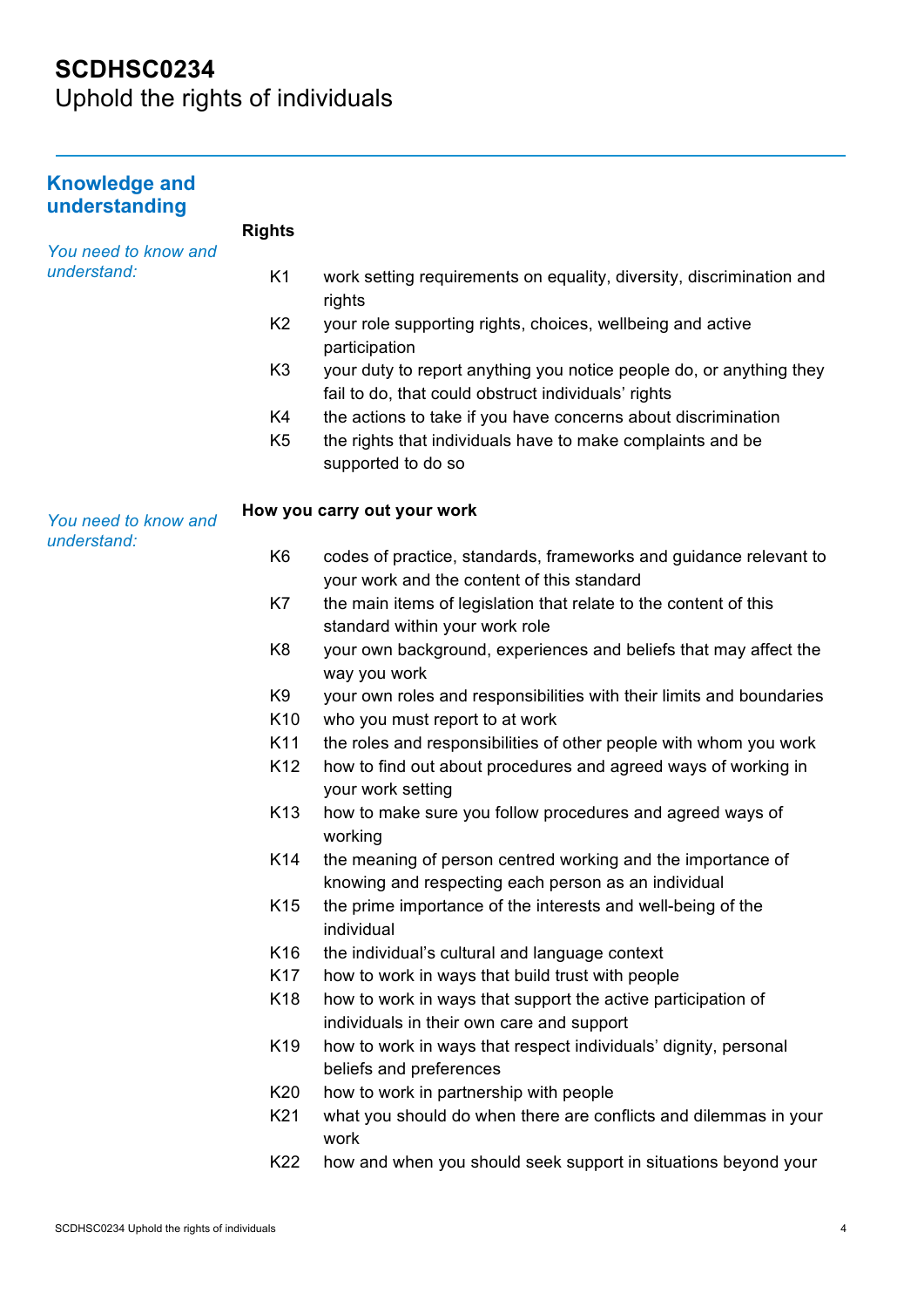#### experience and expertise

### **Theory for practice**

| You need to know and<br>understand: | K <sub>23</sub><br>K24<br>K <sub>25</sub> | the factors that may affect the health, wellbeing and<br>development of individuals you care for or support<br>how these affect individuals and how they may affect different<br>individuals differently<br>the main stages of human development |
|-------------------------------------|-------------------------------------------|--------------------------------------------------------------------------------------------------------------------------------------------------------------------------------------------------------------------------------------------------|
|                                     | <b>Communication</b>                      |                                                                                                                                                                                                                                                  |
| You need to know and<br>understand: | K26                                       | factors that can have a positive or negative effect on the way people<br>communicate                                                                                                                                                             |
|                                     | K27                                       | different methods of communicating                                                                                                                                                                                                               |
|                                     |                                           | Personal and professional development                                                                                                                                                                                                            |
| You need to know and<br>understand: | K28<br>K29                                | why it is important to reflect on how you do your work<br>how to use your reflections to improve the way you work                                                                                                                                |
|                                     | <b>Health and Safety</b>                  |                                                                                                                                                                                                                                                  |
| You need to know and<br>understand: | K30                                       | your work setting policies and practices for health, safety and<br>security                                                                                                                                                                      |
|                                     | K31                                       | practices that help to prevent and control infection in the context of<br>this standard                                                                                                                                                          |
|                                     | Safe-guarding                             |                                                                                                                                                                                                                                                  |
| You need to know and<br>understand: | K32<br>K33                                | the duty that everyone has to raise concerns about possible harm or<br>abuse, poor or discriminatory practices<br>signs and symptoms of harm or abuse                                                                                            |
|                                     | K34                                       | how and when to report any concerns about abuse, poor or<br>discriminatory practice, resources or operational difficulties                                                                                                                       |
|                                     | K35                                       | what to do if you have reported concerns but no action is taken to<br>address them                                                                                                                                                               |
|                                     |                                           | <b>Handling information</b>                                                                                                                                                                                                                      |
|                                     | K36                                       | legal requirements, policies and procedures for the security and<br>confidentiality of information                                                                                                                                               |
|                                     | K37                                       | work setting requirements for recording information and producing                                                                                                                                                                                |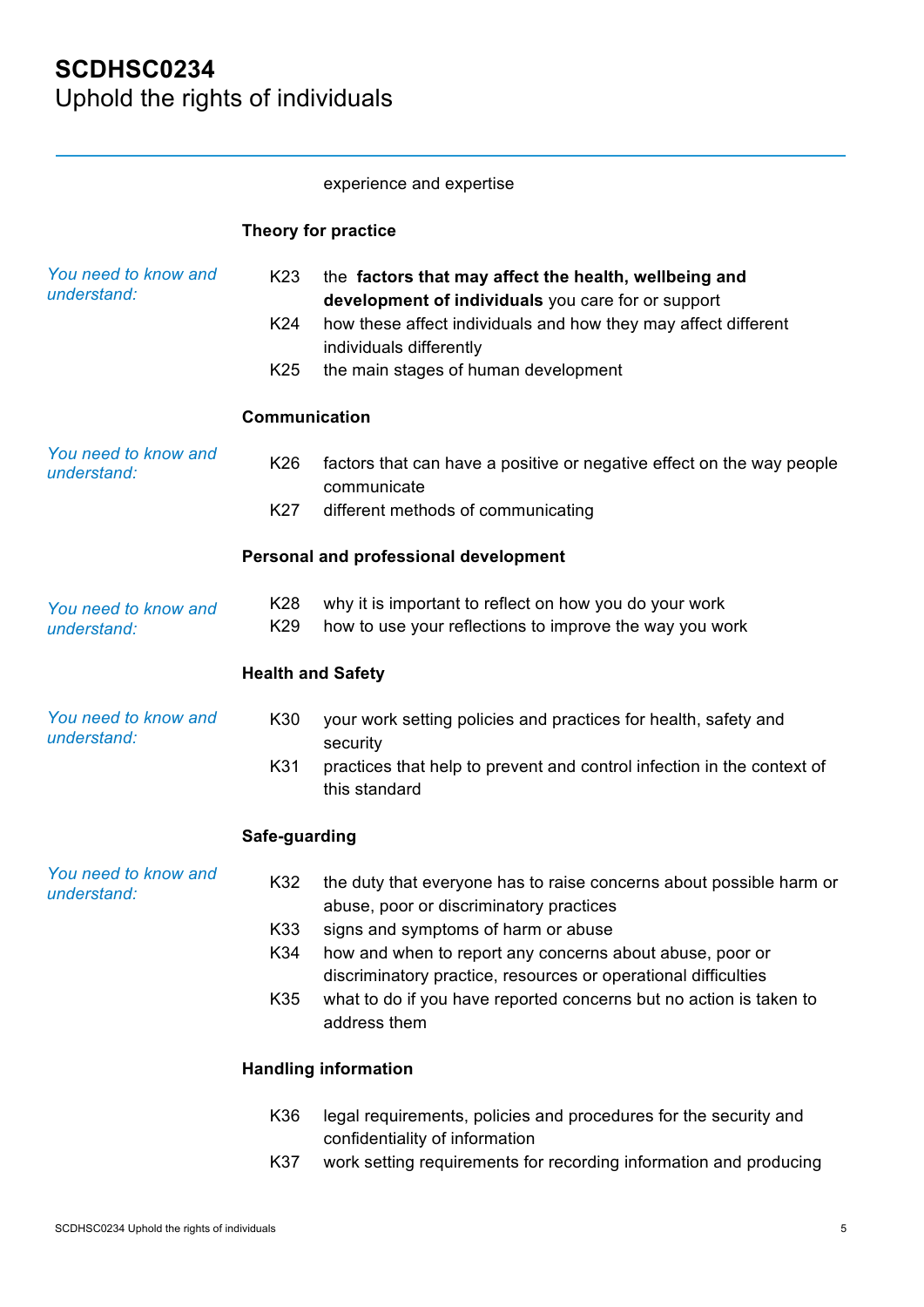# **SCDHSC0234**  Uphold the rights of individuals

| You need to know and<br>understand: |     | reports including the use of electronic communication |
|-------------------------------------|-----|-------------------------------------------------------|
|                                     | K38 | what confidentiality means                            |
|                                     | K39 | how to maintain confidentiality in your work          |
|                                     | K40 | when and how to pass on information                   |

SCDHSC0234 Uphold the rights of individuals 6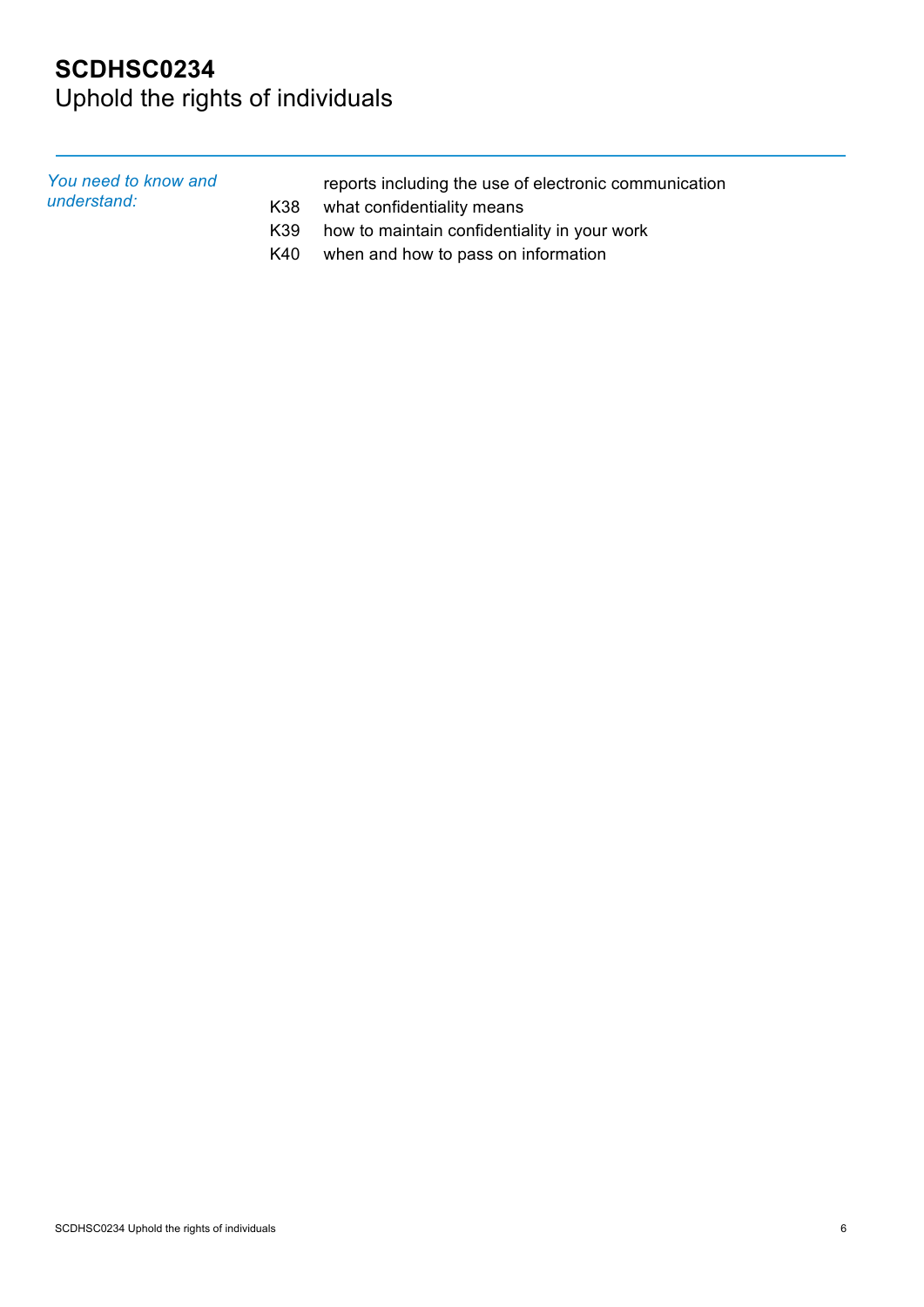## **SCDHSC0234**  Uphold the rights of individuals

### **Additional Information**

**Scope/range related to performance criteria** The details in this field are explanatory statements of scope and/or examples of possible contexts in which the NOS may apply; they are not to be regarded as range statements required for achievement of the NOS. Note: Where an individual finds it difficult or impossible to express their own preferences and make decisions about their life, achievement of this standard may require the involvement of advocates or others who are able to represent the views and best interests of the individual. Where there are language differences within the work setting, achievement of this standard may require the involvement of interpreters or translation services. **Active participation** is a way of working that regards individuals as active partners in their own care or support rather than passive recipients. Active participation recognises each individual's right to participate in the activities and relationships of everyday life as independently as possible To **communicate** may include using the individual's preferred spoken language, the use of signs, the use of symbols or pictures, writing, objects of reference, communication passports, other non verbal forms of communication, human and technological aids to communication The **individual** is the person you support or care for in your work **Key people** are those who are important to an individual and who can make a

difference to his or her well-being. Key people may include family, friends, carers and others with whom the individual has a supportive relationship A **risk** takes account of the likelihood of a hazard occurring and may include the possibility of danger, damage or destruction to the environment and goods; the possibility of injury and harm to people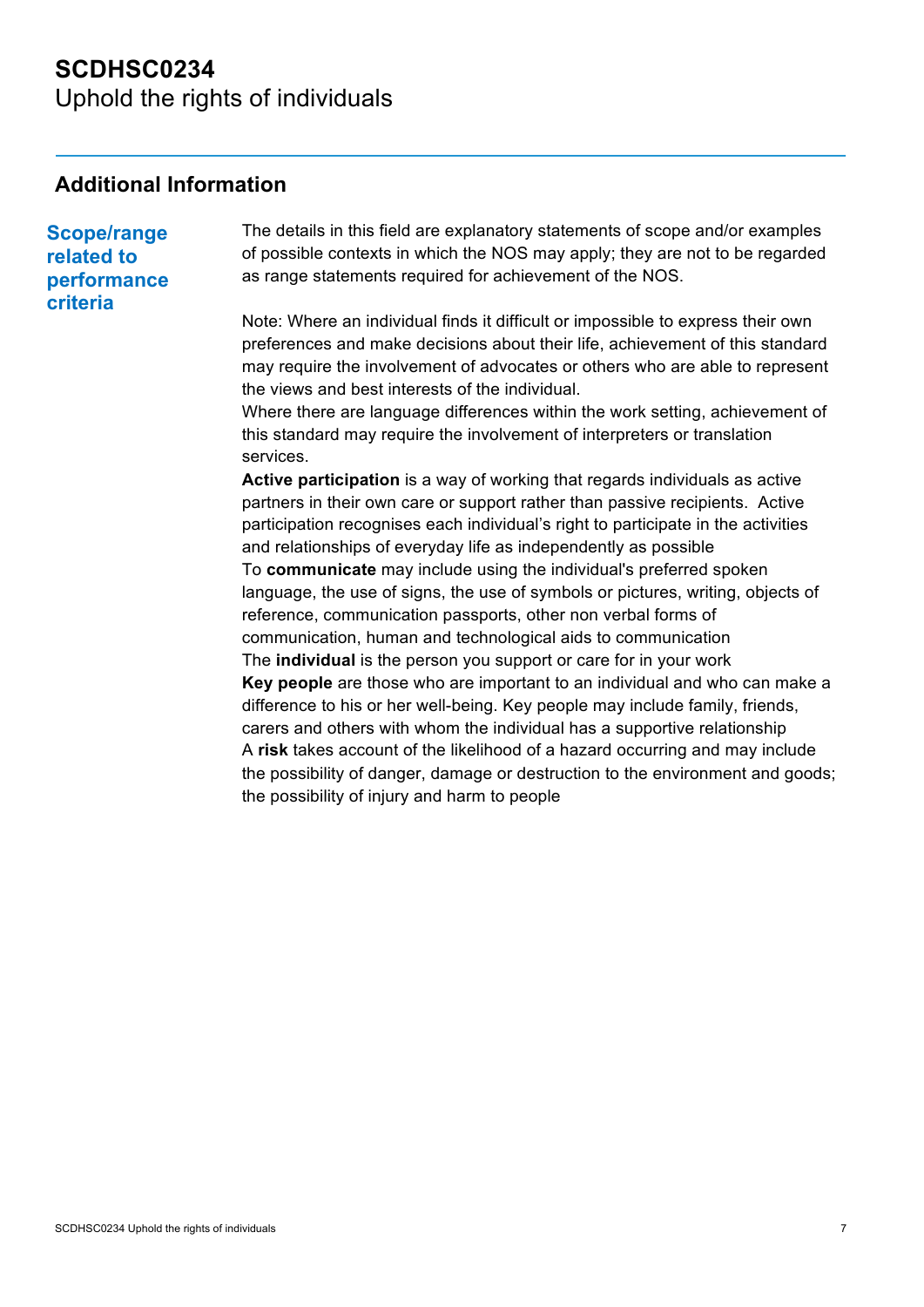## **SCDHSC0234**  Uphold the rights of individuals

**standard.**

| <b>Scope/range</b><br>related to<br>knowledge and<br>understanding | The details in this field are explanatory statements of scope and/or examples<br>of possible contexts in which the NOS may apply; they are not to be regarded<br>as range statements required for achievement of the NOS. |
|--------------------------------------------------------------------|---------------------------------------------------------------------------------------------------------------------------------------------------------------------------------------------------------------------------|
|                                                                    | All knowledge statements must be applied in the context of this                                                                                                                                                           |

**Factors that may affect the health, wellbeing and development of individuals** may include adverse circumstances or trauma before or during birth; autistic spectrum conditions; dementia; family circumstances; frailty; harm or abuse; injury; learning disability; medical conditions (chronic or acute); mental health; physical disability; physical ill health; poverty; profound or complex needs; sensory needs; social deprivation; substance misuse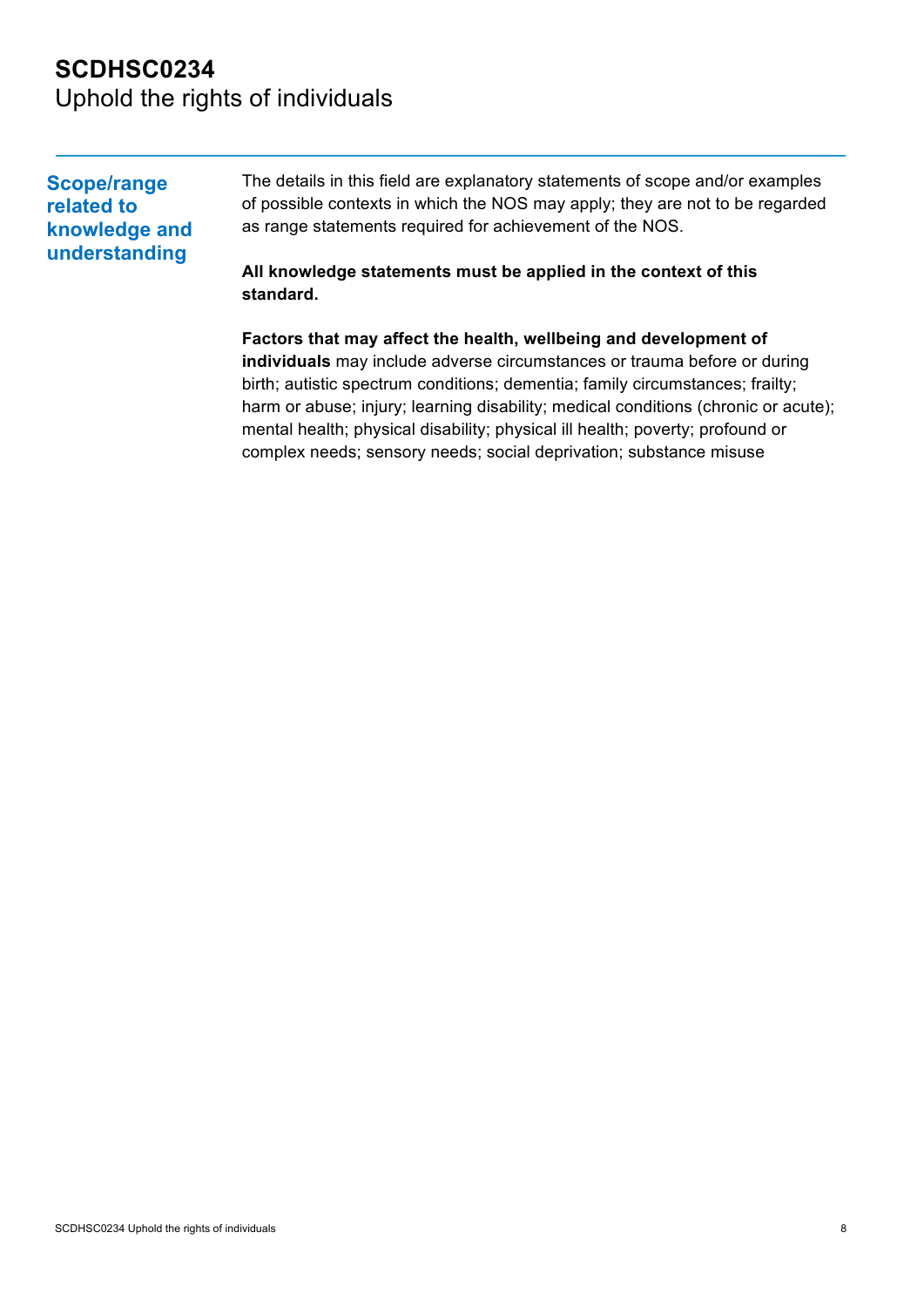## Uphold the rights of individuals

**Values** Adherence to codes of practice or conduct where applicable to your role and the principles and values that underpin your work setting, including the rights of children, young people and adults. These include the rights:

- To be treated as an individual
- To be treated equally and not be discriminated against
- To be respected

To have privacy

- To be treated in a dignified way
- To be protected from danger and harm
- To be supported and cared for in a way that meets their needs, takes account of their choices and also protects them
- To communicate using their preferred methods of communication and language
- To access information about themselves